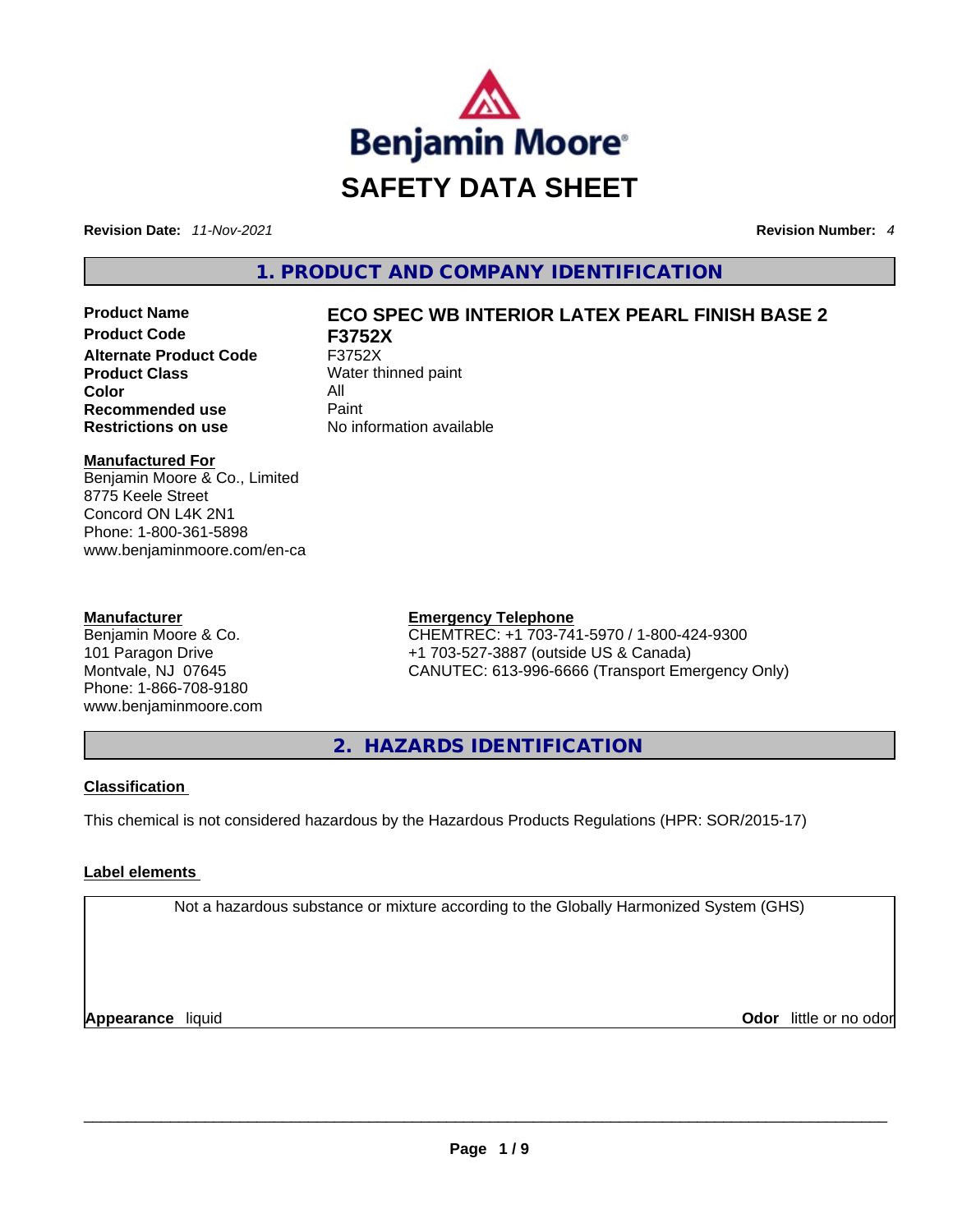#### **Other information**

No information available

 **WARNING:** This product contains isothiazolinone compounds at levels of <0.1%. These substances are biocides commonly found in most paints and a variety of personal care products as a preservative. Certain individuals may be sensitive or allergic to these substances, even at low levels.

# **3. COMPOSITION INFORMATION ON COMPONENTS**

| <b>Chemical name</b>               | CAS No.    | Weight-%       | Hazardous Material<br>registry number<br>(HMIRA registry $#$ ) | Date HMIRA filed and<br>Information Review Act date exemption granted<br>(if applicable) |
|------------------------------------|------------|----------------|----------------------------------------------------------------|------------------------------------------------------------------------------------------|
| Titanium dioxide                   | 13463-67-7 | 7 - 13%        |                                                                |                                                                                          |
| Kaolin                             | 1332-58-7  | $-5%$          |                                                                |                                                                                          |
| Sodium C14-C16 olefin<br>sulfonate | 68439-57-6 | $0.1 - 0.25\%$ |                                                                |                                                                                          |

\*The exact percentage (concentration) of composition has been withheld as a trade secret

|                                                       | 4. FIRST AID MEASURES                                                                                                                        |
|-------------------------------------------------------|----------------------------------------------------------------------------------------------------------------------------------------------|
| <b>General Advice</b>                                 | No hazards which require special first aid measures.                                                                                         |
| <b>Eye Contact</b>                                    | Rinse thoroughly with plenty of water for at least 15<br>minutes and consult a physician.                                                    |
| <b>Skin Contact</b>                                   | Wash off immediately with soap and plenty of water while<br>removing all contaminated clothes and shoes.                                     |
| <b>Inhalation</b>                                     | Move to fresh air. If symptoms persist, call a physician.                                                                                    |
| Ingestion                                             | Clean mouth with water and afterwards drink plenty of<br>water. Consult a physician if necessary.                                            |
| <b>Most Important Symptoms/Effects</b>                | None known.                                                                                                                                  |
| <b>Notes To Physician</b>                             | Treat symptomatically.                                                                                                                       |
|                                                       | 5. FIRE-FIGHTING MEASURES                                                                                                                    |
| <b>Suitable Extinguishing Media</b>                   | Use extinguishing measures that are appropriate to local<br>circumstances and the surrounding environment.                                   |
| Protective equipment and precautions for firefighters | As in any fire, wear self-contained breathing apparatus<br>pressure-demand, MSHA/NIOSH (approved or equivalent)<br>and full protective gear. |
| <b>Specific Hazards Arising From The Chemical</b>     | Closed containers may rupture if exposed to fire or                                                                                          |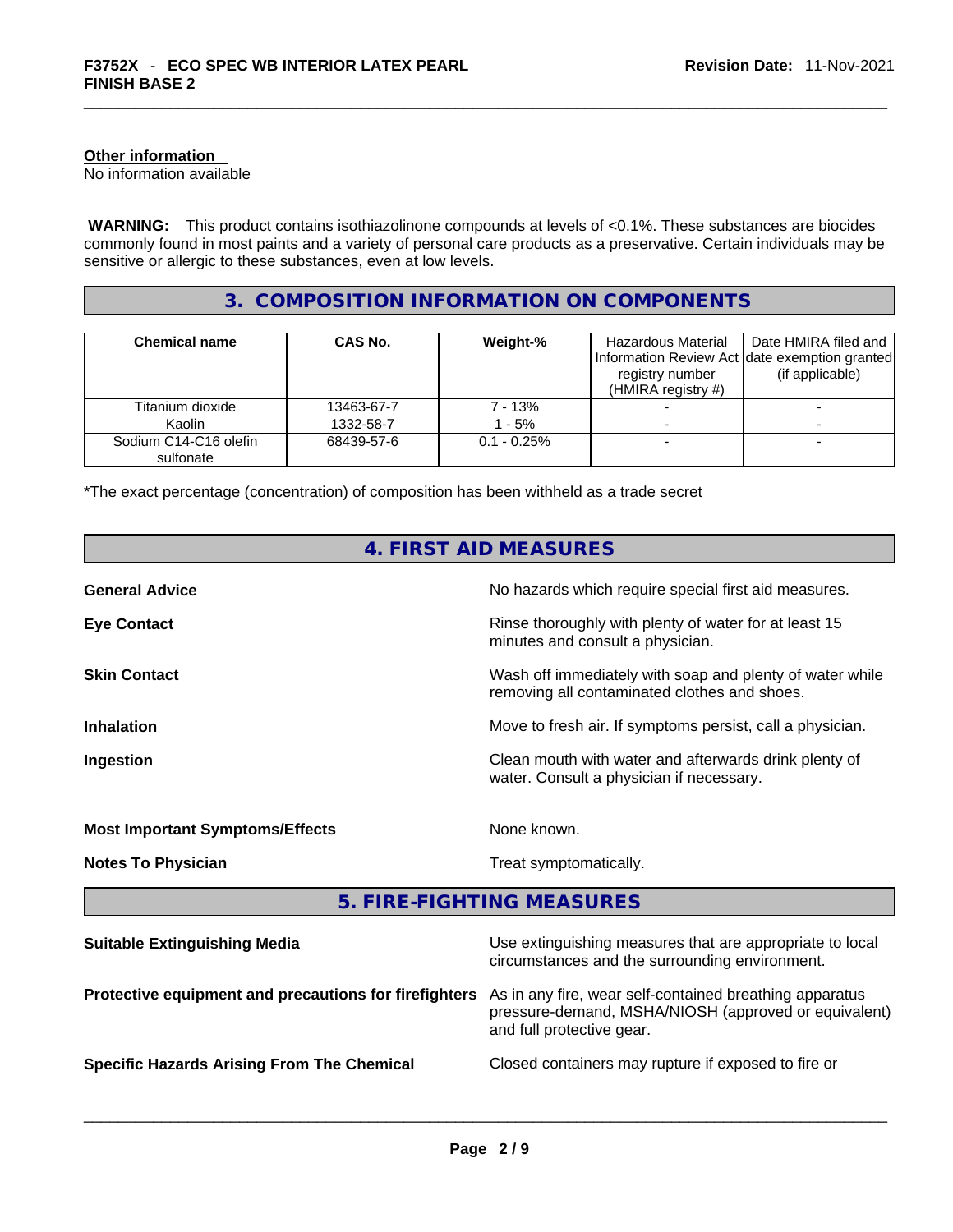|                                                                                  | extreme heat.                                           |
|----------------------------------------------------------------------------------|---------------------------------------------------------|
| Sensitivity to mechanical impact                                                 | No.                                                     |
| Sensitivity to static discharge                                                  | No.                                                     |
| <b>Flash Point Data</b><br>Flash point (°F)<br>Flash Point (°C)<br><b>Method</b> | Not applicable<br>Not applicable<br>Not applicable      |
| <b>Flammability Limits In Air</b>                                                |                                                         |
| Lower flammability limit:<br><b>Upper flammability limit:</b>                    | Not applicable<br>Not applicable                        |
| <b>Flammability: 0</b><br><b>NFPA</b><br>Health: 1                               | <b>Special: Not Applicable</b><br><b>Instability: 0</b> |
| <b>NFPA Legend</b>                                                               |                                                         |

- 0 Not Hazardous
- 1 Slightly
- 2 Moderate
- 3 High
- 4 Severe

*The ratings assigned are only suggested ratings, the contractor/employer has ultimate responsibilities for NFPA ratings where this system is used.* 

*Additional information regarding the NFPA rating system is available from the National Fire Protection Agency (NFPA) at www.nfpa.org.* 

### **6. ACCIDENTAL RELEASE MEASURES**

| <b>Personal Precautions</b>      | Avoid contact with skin, eyes and clothing. Ensure<br>adequate ventilation.                          |
|----------------------------------|------------------------------------------------------------------------------------------------------|
| <b>Other Information</b>         | Prevent further leakage or spillage if safe to do so.                                                |
| <b>Environmental precautions</b> | See Section 12 for additional Ecological Information.                                                |
| <b>Methods for Cleaning Up</b>   | Soak up with inert absorbent material. Sweep up and<br>shovel into suitable containers for disposal. |

# **7. HANDLING AND STORAGE**

**Handling Handling Avoid contact with skin, eyes and clothing. Avoid breathing** vapors, spray mists or sanding dust. In case of insufficient ventilation, wear suitable respiratory equipment.

**Storage Keep container tightly closed. Keep out of the reach of the reach of the reach of** children.

**Incompatible Materials Materials** No information available

# **8. EXPOSURE CONTROLS/PERSONAL PROTECTION**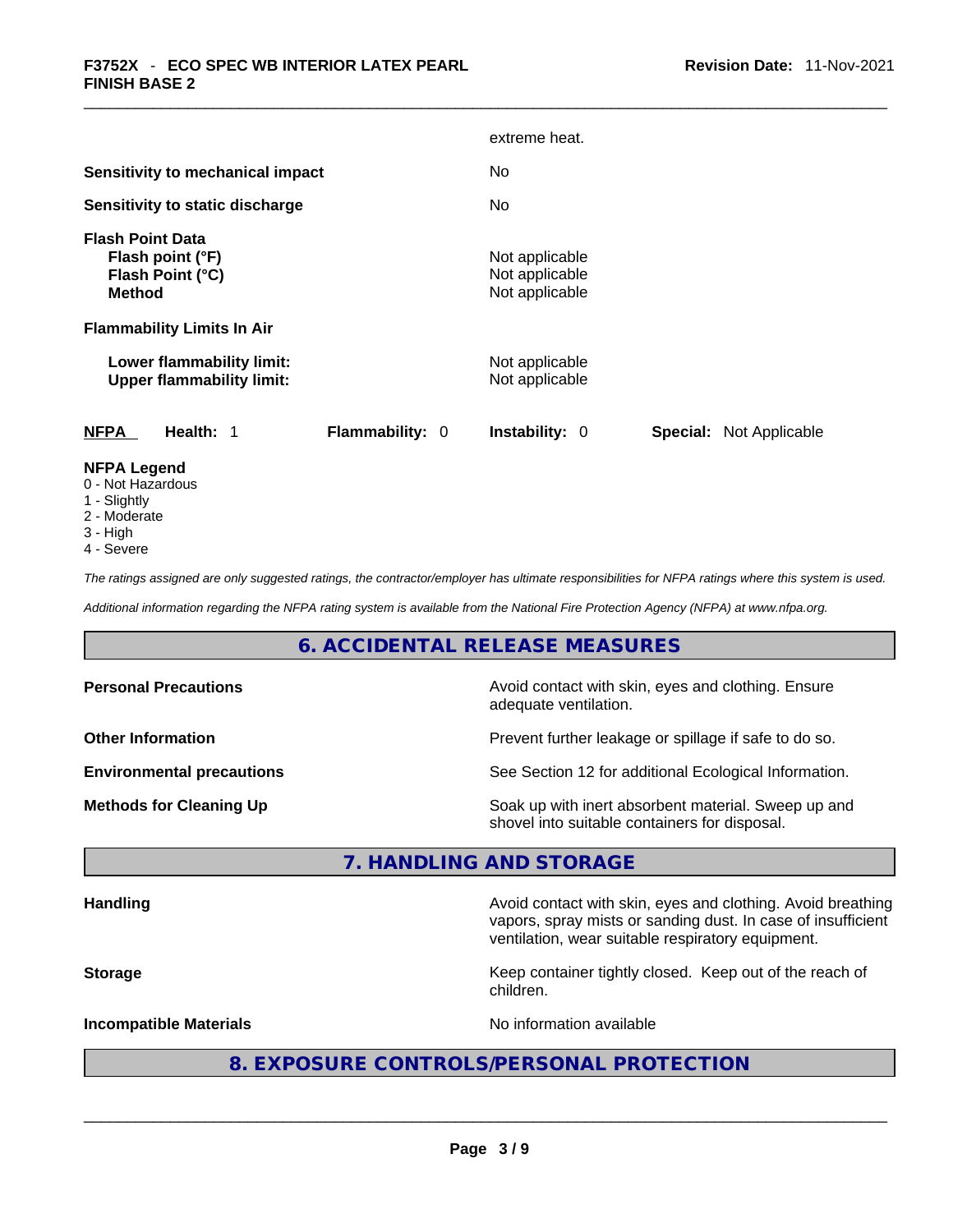#### **Exposure Limits**

| <b>Chemical name</b> | <b>ACGIH TLV</b>                                                                                                                              | <b>Alberta</b>           | <b>British Columbia</b>                       | Ontario                  | Quebec                      |
|----------------------|-----------------------------------------------------------------------------------------------------------------------------------------------|--------------------------|-----------------------------------------------|--------------------------|-----------------------------|
| Titanium dioxide     | TWA: $10 \text{ mg/m}^3$                                                                                                                      | 10 mg/m $3$ - TWA        | 10 mg/m $3$ - TWA<br>$3 \text{ mg/m}^3$ - TWA | 10 mg/m $3$ - TWA        | 10 mg/m $3$ - TWAEV         |
| Kaolin               | TWA: $2 \text{ mg/m}^3$<br>particulate matter<br>containing no<br>asbestos and <1%<br>crystalline silica,<br>respirable particulate<br>matter | $2 \text{ mq/m}^3$ - TWA | $2 \text{ mg/m}^3$ - TWA                      | $2 \text{ mg/m}^3$ - TWA | 5 mg/m <sup>3</sup> - TWAEV |

**Legend**

ACGIH - American Conference of Governmental Industrial Hygienists Alberta - Alberta Occupational Exposure Limits British Columbia - British Columbia Occupational Exposure Limits Ontario - Ontario Occupational Exposure Limits Quebec - Quebec Occupational Exposure Limits

N/E - Not established

# **Personal Protective Equipment**

**Engineering Measures Ensure** Ensure adequate ventilation, especially in confined areas.

Safety glasses with side-shields. **Skin Protection Protection Protective gloves and impervious clothing. Respiratory Protection In case of insufficient ventilation wear suitable respiratory** equipment.

**Hygiene Measures Avoid contact with skin, eyes and clothing. Remove and Avoid contact with skin, eyes and clothing. Remove and Avoid contact with skin, eyes and clothing. Remove and** wash contaminated clothing before re-use. Wash thoroughly after handling.

# **9. PHYSICAL AND CHEMICAL PROPERTIES**

| Appearance                        | liquid                   |
|-----------------------------------|--------------------------|
| Odor                              | little or no odor        |
| <b>Odor Threshold</b>             | No information available |
| Density (Ibs/gal)                 | $9.8 - 10.2$             |
| <b>Specific Gravity</b>           | $1.17 - 1.22$            |
| рH                                | No information available |
| <b>Viscosity (cps)</b>            | No information available |
| Solubility(ies)                   | No information available |
| <b>Water solubility</b>           | No information available |
| <b>Evaporation Rate</b>           | No information available |
| Vapor pressure                    | No information available |
| Vapor density                     | No information available |
| Wt. % Solids                      | $40 - 50$                |
| Vol. % Solids                     | $30 - 40$                |
| Wt. % Volatiles                   | $50 - 60$                |
| Vol. % Volatiles                  | $60 - 70$                |
| <b>VOC Regulatory Limit (g/L)</b> | 0                        |
| <b>Boiling Point (°F)</b>         | 212                      |
| <b>Boiling Point (°C)</b>         | 100                      |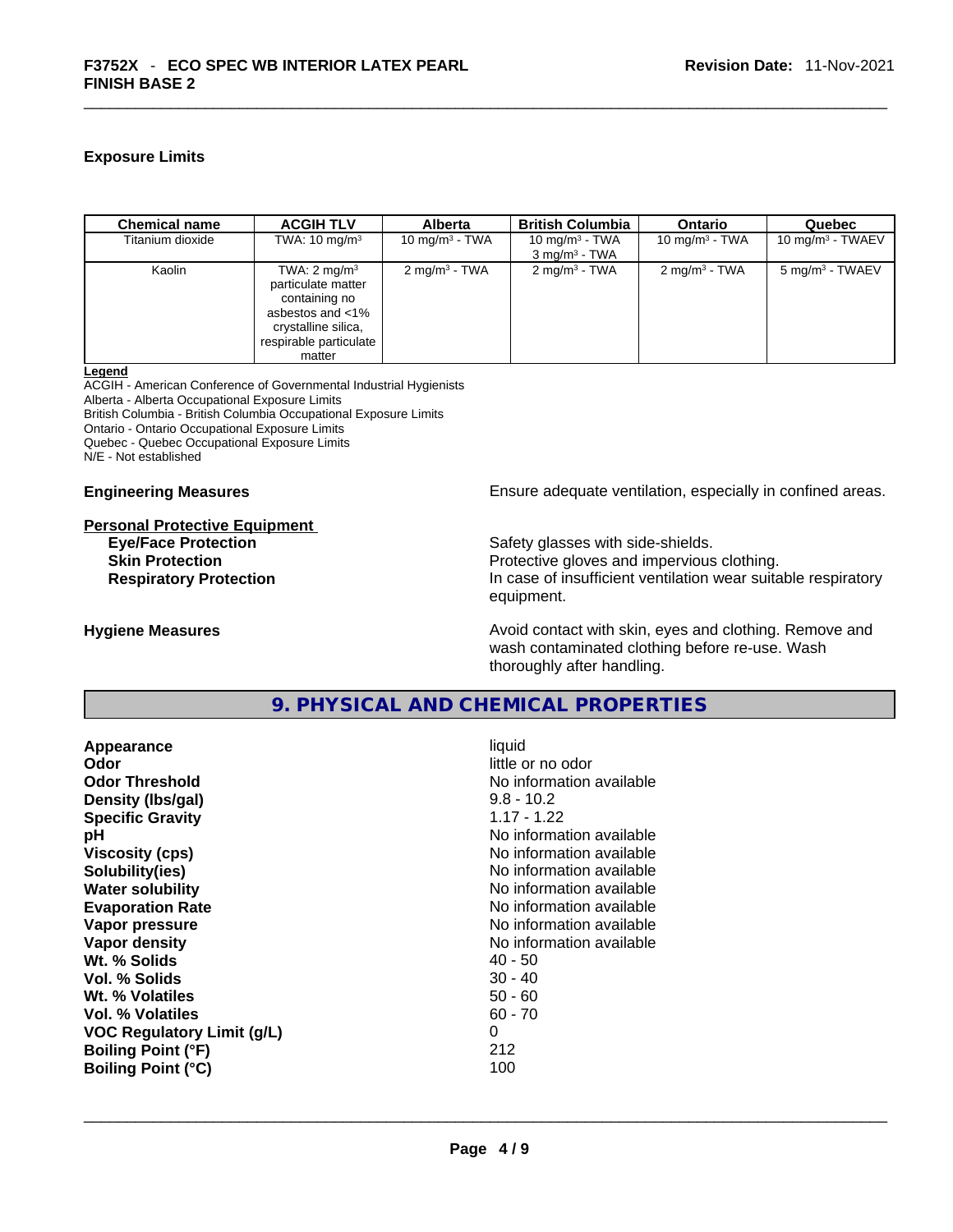- **Freezing point (°F)** 32 **Freezing Point (°C)** 0 **Flash point (°F) Flash Point (°C)** Not applicable **Method Not applicable**<br> **Plammability (solid, gas)** Not applicable **Not applicable Flammability (solid, gas)** Not applicable<br> **Upper flammability limit:** Not applicable **Upper flammability limit:**
- **Lower flammability limit:**<br> **Autoignition Temperature (°F)**<br>
Mo information available Autoignition Temperature (°F)<br>
Autoignition Temperature (°C)<br>
No information available **Autoignition Temperature (°C) Decomposition Temperature (°F)**<br> **Decomposition Temperature (°C)** No information available **Decomposition Temperature (°C)**<br>Partition coefficient

#### **Revision Date:** 11-Nov-2021

**No information available** 

# **10. STABILITY AND REACTIVITY**

| <b>Reactivity</b>                       | Not Applicable                           |
|-----------------------------------------|------------------------------------------|
| <b>Chemical Stability</b>               | Stable under normal conditions.          |
| <b>Conditions to avoid</b>              | Prevent from freezing.                   |
| <b>Incompatible Materials</b>           | No materials to be especially mentioned. |
| <b>Hazardous Decomposition Products</b> | None under normal use.                   |
| Possibility of hazardous reactions      | None under normal conditions of use.     |

# **11. TOXICOLOGICAL INFORMATION**

#### **Product Information Information on likely routes of exposure**

**Principal Routes of Exposure Exposure** Eye contact, skin contact and inhalation.

**Acute Toxicity Product Information Information No information available** 

**Symptoms related to the physical,chemical and toxicological characteristics**

**Symptoms No information available** 

# **Delayed and immediate effects as well as chronic effects from short and long-term exposure**

**Eye contact Exercise 3 May cause slight irritation Skin contact Substance may cause slight skin irritation. Prolonged or** Substance may cause slight skin irritation. Prolonged or repeated contact may dry skin and cause irritation. **Inhalation Inhalation Inhalation May cause irritation of respiratory tract. Ingestion Ingestion Index is a structure of the line of the line of the line of the line of the line of the line of the line of the line of the line of the line of the line of the line of the line of the line of the l** 

vomiting and diarrhea.<br>No information available. **Sensitization** No information available. \_\_\_\_\_\_\_\_\_\_\_\_\_\_\_\_\_\_\_\_\_\_\_\_\_\_\_\_\_\_\_\_\_\_\_\_\_\_\_\_\_\_\_\_\_\_\_\_\_\_\_\_\_\_\_\_\_\_\_\_\_\_\_\_\_\_\_\_\_\_\_\_\_\_\_\_\_\_\_\_\_\_\_\_\_\_\_\_\_\_\_\_\_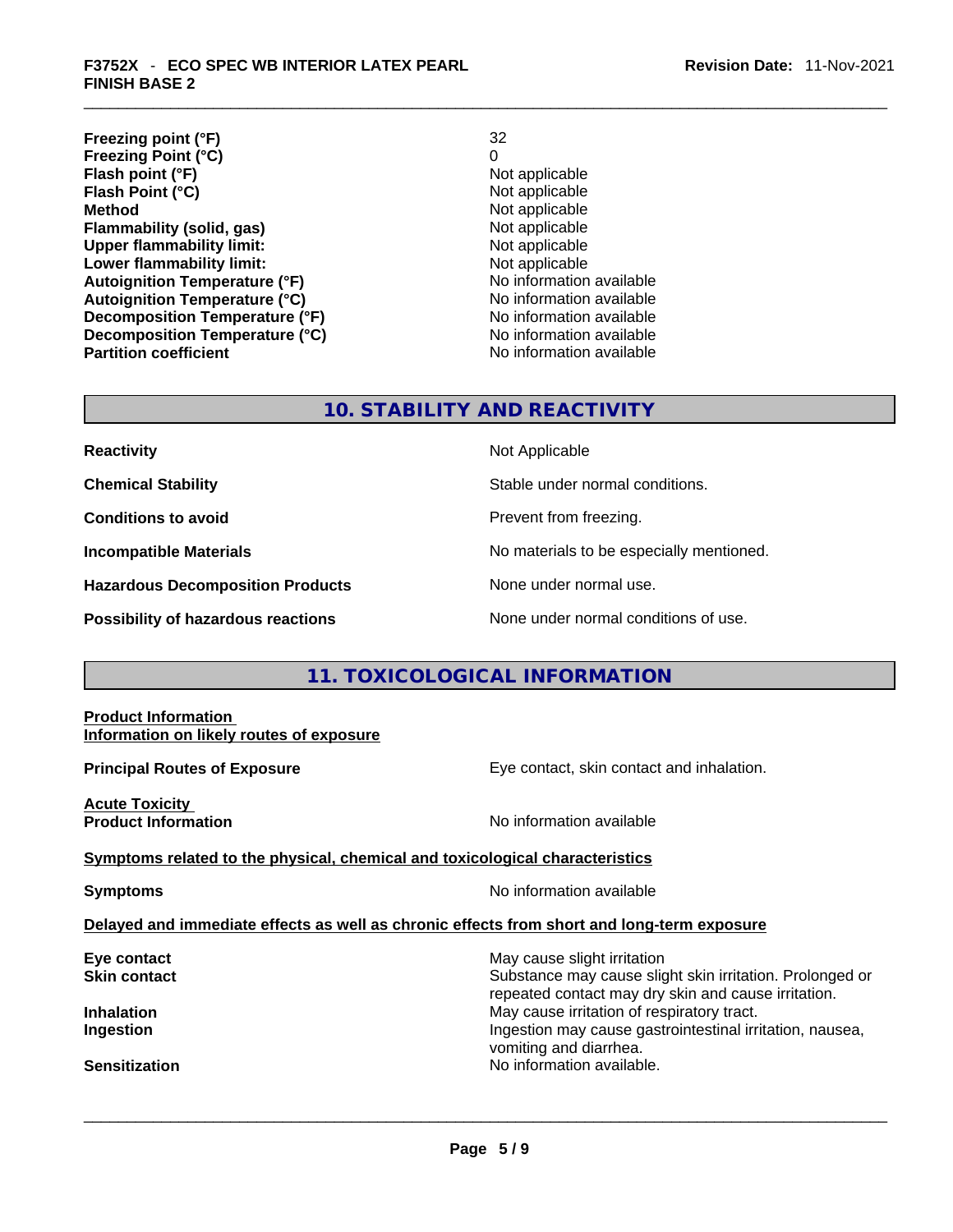| <b>Neurological Effects</b>     | No information available. |
|---------------------------------|---------------------------|
| <b>Mutagenic Effects</b>        | No information available. |
| <b>Reproductive Effects</b>     | No information available. |
| <b>Developmental Effects</b>    | No information available. |
| <b>Target organ effects</b>     | No information available. |
| <b>STOT - single exposure</b>   | No information available. |
| <b>STOT - repeated exposure</b> | No information available. |
| Other adverse effects           | No information available. |
| <b>Aspiration Hazard</b>        | No information available. |

#### **Numerical measures of toxicity**

#### **The following values are calculated based on chapter 3.1 of the GHS document**

**ATEmix (oral)** 97829 mg/kg

#### **Component Information**

| Chemical name                   | Oral LD50             | Dermal LD50          | Inhalation LC50     |
|---------------------------------|-----------------------|----------------------|---------------------|
| Titanium dioxide                | $> 10000$ mg/kg (Rat) |                      |                     |
| 13463-67-7                      |                       |                      |                     |
| Kaolin                          | > 5000 mg/kg (Rat)    | $>$ 5000 mg/kg (Rat) |                     |
| 1332-58-7                       |                       |                      |                     |
| Sodium C14-C16 olefin sulfonate | $= 2220$ mg/kg (Rat)  | > 740 mg/kg (Rabbit) | > 52 mg/L (Rat) 4 h |
| 68439-57-6                      |                       |                      |                     |

#### **Chronic Toxicity**

#### **Carcinogenicity**

*The information below indicates whether each agency has listed any ingredient as a carcinogen:.* 

| <b>Chemical name</b>          | IARC                            | <b>NTP</b> |
|-------------------------------|---------------------------------|------------|
|                               | 2B<br>Possible Human Carcinogen |            |
| <sup>'</sup> Titanium dioxide |                                 |            |

• Although IARC has classified titanium dioxide as possibly carcinogenic to humans (2B), their summary concludes: "No significant exposure to titanium dioxide is thought to occur during the use of products in which titanium dioxide is bound to other materials, such as paint."

#### **Legend**

IARC - International Agency for Research on Cancer NTP - National Toxicity Program OSHA - Occupational Safety & Health Administration

**12. ECOLOGICAL INFORMATION** 

#### **Ecotoxicity Effects**

The environmental impact of this product has not been fully investigated.

#### **Product Information**

# **Acute Toxicity to Fish**

No information available \_\_\_\_\_\_\_\_\_\_\_\_\_\_\_\_\_\_\_\_\_\_\_\_\_\_\_\_\_\_\_\_\_\_\_\_\_\_\_\_\_\_\_\_\_\_\_\_\_\_\_\_\_\_\_\_\_\_\_\_\_\_\_\_\_\_\_\_\_\_\_\_\_\_\_\_\_\_\_\_\_\_\_\_\_\_\_\_\_\_\_\_\_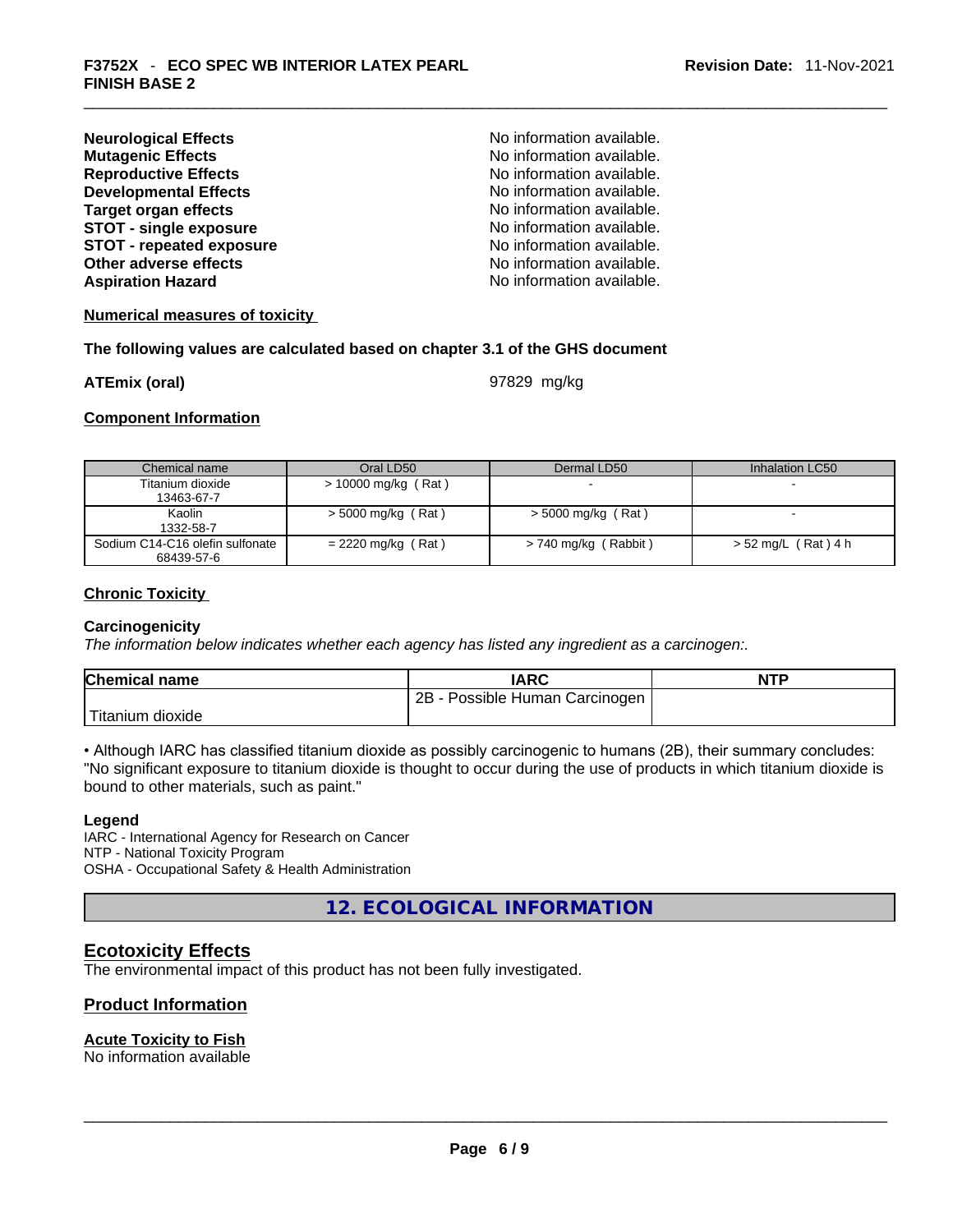# **Acute Toxicity to Aquatic Invertebrates**

No information available

#### **Acute Toxicity to Aquatic Plants**

No information available

#### **Persistence / Degradability**

No information available.

#### **Bioaccumulation**

No information available.

#### **Mobility in Environmental Media**

No information available.

#### **Ozone**

No information available

#### **Component Information**

#### **Acute Toxicity to Fish**

Titanium dioxide  $LC50:$  > 1000 mg/L (Fathead Minnow - 96 hr.)

# **Acute Toxicity to Aquatic Invertebrates**

No information available

#### **Acute Toxicity to Aquatic Plants**

No information available

**13. DISPOSAL CONSIDERATIONS** 

**Waste Disposal Method** Dispose of in accordance with federal, state, provincial, and local regulations. Local requirements may vary, consult your sanitation department or state-designated environmental protection agency for more disposal options.

# **14. TRANSPORT INFORMATION**

**TDG** Not regulated

**ICAO / IATA** Not regulated \_\_\_\_\_\_\_\_\_\_\_\_\_\_\_\_\_\_\_\_\_\_\_\_\_\_\_\_\_\_\_\_\_\_\_\_\_\_\_\_\_\_\_\_\_\_\_\_\_\_\_\_\_\_\_\_\_\_\_\_\_\_\_\_\_\_\_\_\_\_\_\_\_\_\_\_\_\_\_\_\_\_\_\_\_\_\_\_\_\_\_\_\_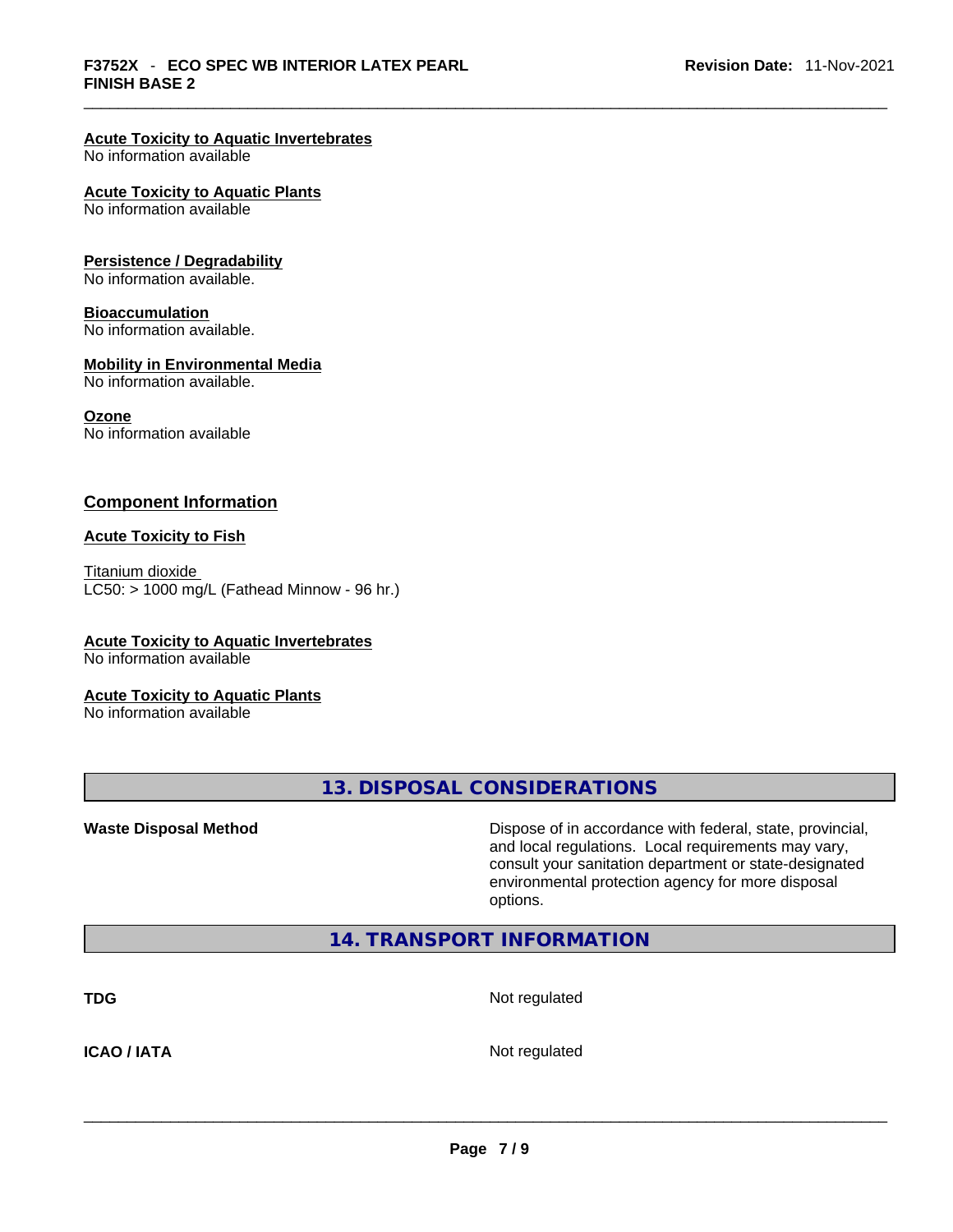**IMDG / IMO** Not regulated

# **15. REGULATORY INFORMATION**

# **International Inventories**

| <b>TSCA: United States</b> | Yes - All components are listed or exempt. |
|----------------------------|--------------------------------------------|
| <b>DSL: Canada</b>         | Yes - All components are listed or exempt. |

# **National Pollutant Release Inventory (NPRI)**

#### **NPRI Parts 1- 4**

This product contains the following Parts 1-4 NPRI chemicals:

*None*

#### **NPRI Part 5**

This product contains the following NPRI Part 5 Chemicals:

*None*

#### **WHMIS Regulatory Status**

This product has been classified in accordance with the hazard criteria of the Hazardous Products Regulations (HPR) and the SDS contains all the information required by the HPR.

| <b>16. OTHER INFORMATION</b>                                               |           |                        |                      |                                                                                                                                               |  |
|----------------------------------------------------------------------------|-----------|------------------------|----------------------|-----------------------------------------------------------------------------------------------------------------------------------------------|--|
|                                                                            |           |                        |                      |                                                                                                                                               |  |
| HMIS -                                                                     | Health: 1 | <b>Flammability: 0</b> | <b>Reactivity: 0</b> | $PPE: -$                                                                                                                                      |  |
|                                                                            |           |                        |                      |                                                                                                                                               |  |
| <b>HMIS Legend</b>                                                         |           |                        |                      |                                                                                                                                               |  |
| 0 - Minimal Hazard                                                         |           |                        |                      |                                                                                                                                               |  |
| 1 - Slight Hazard                                                          |           |                        |                      |                                                                                                                                               |  |
| 2 - Moderate Hazard                                                        |           |                        |                      |                                                                                                                                               |  |
| 3 - Serious Hazard                                                         |           |                        |                      |                                                                                                                                               |  |
| 4 - Severe Hazard                                                          |           |                        |                      |                                                                                                                                               |  |
| * - Chronic Hazard                                                         |           |                        |                      |                                                                                                                                               |  |
| X - Consult your supervisor or S.O.P. for "Special" handling instructions. |           |                        |                      |                                                                                                                                               |  |
|                                                                            |           |                        |                      | Note: The PPE rating has intentionally been left blank. Choose appropriate PPE that will protect employees from the hazards the material will |  |

*present under the actual normal conditions of use.* 

*Caution: HMISÒ ratings are based on a 0-4 rating scale, with 0 representing minimal hazards or risks, and 4 representing significant hazards or risks. Although HMISÒ ratings are not required on MSDSs under 29 CFR 1910.1200, the preparer, has chosen to provide them. HMISÒ ratings are to be used only in conjunction with a fully implemented HMISÒ program by workers who have received appropriate HMISÒ training. HMISÒ is a registered trade and service mark of the NPCA. HMISÒ materials may be purchased exclusively from J. J. Keller (800) 327-6868.* 

 **WARNING!** If you scrape, sand, or remove old paint, you may release lead dust. LEAD IS TOXIC. EXPOSURE TO LEAD DUST CAN CAUSE SERIOUS ILLNESS, SUCH AS BRAIN DAMAGE, ESPECIALLY IN CHILDREN. PREGNANT WOMEN SHOULD ALSO AVOID EXPOSURE.Wear a NIOSH approved respirator to control lead